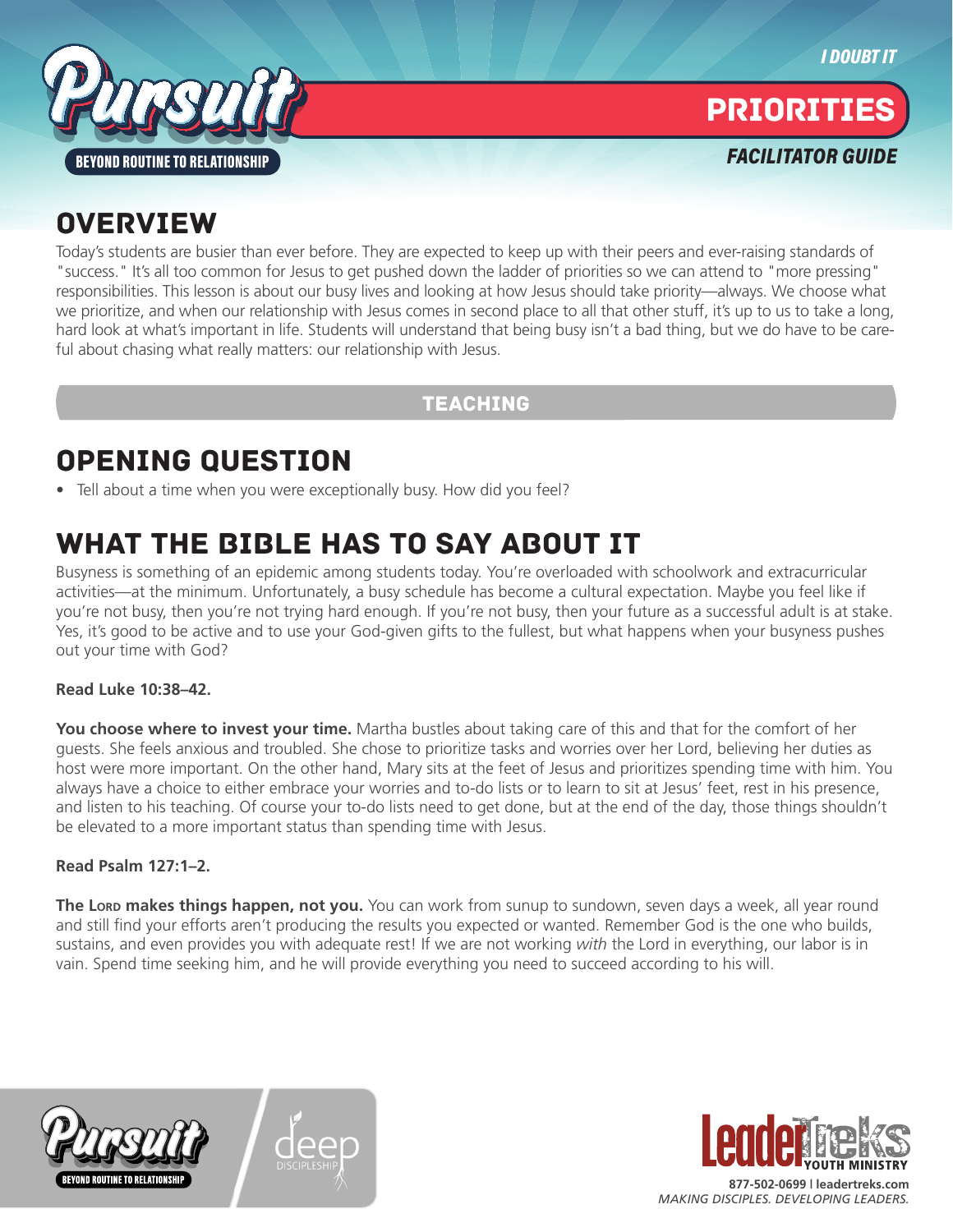### A SECOND LOOK

*Pick one of these illustrations to bring the topic to life:*

#### Option 1: Balancing Act

**Sometimes your busy life feels like trying to balance a stack of books on your open palms. Each time another responsibility is added, another book is added on top. At first, there are only a few books, so it isn't too hard to keep track of what's in your hands or hold up the weight without it toppling over. But as the stack grows, it becomes harder to remember which books you have, and the weight quickly tests the strength of your arms. And then, finally, when the stack is towering well above your head, a big, thick book is dropped on top, and the weight becomes too much to hold. The stack crashes to the ground. There's a limit to how much you can carry.** 

#### Discuss:

- **• How many "books" are you trying to hold up right now? How close are you to dropping them all?**
- **• If your life is stacked high with activities, commitments, and responsibilities, how much attention can you realistically give to each one?**
- **• How do you decide what to prioritize?**

#### Option 2: One Thing at a Time

**We are all guilty of trying to do too much at once. Have you ever tried to hit targets at a shooting range? It would look really cool if you could rapid-fire and hit the bullseye of each target, like they do in the movies, but most shooters can't even get close to such a goal. When we try and hit all the targets at once, we'll miss most of them. But if we steady ourselves and aim at one target at a time, then we have a much better chance of success. Busy lives are kind of the same way. You don't do yourself or anyone else any favors by trying to do too much at once. You'll have more success if you slow down, prioritize, and then focus on one thing at a time.** 

#### Discuss:

- **• What are some of the different "targets" you're focusing on in your life right now?**
- **• Do you prefer the rapid-fire, try-and-hit-all-the-targets-at-once method, or do you go slow and steady? What does that look like practically in your life?**
- **• How often do you intentionally slow down and focus first on your relationship with Jesus?**

**FACILITATOR'S NOTE:** Take an honest, hard look at your own life. How often does "busyness" come before your time with God? This is a struggle you can share with your students! Talk to them about your own efforts to sit still at the feet of Jesus, and they might be more willing to open up about their busy lives.

### THE TAKEAWAY

Busyness can cause us to miss out on a real relationship with God.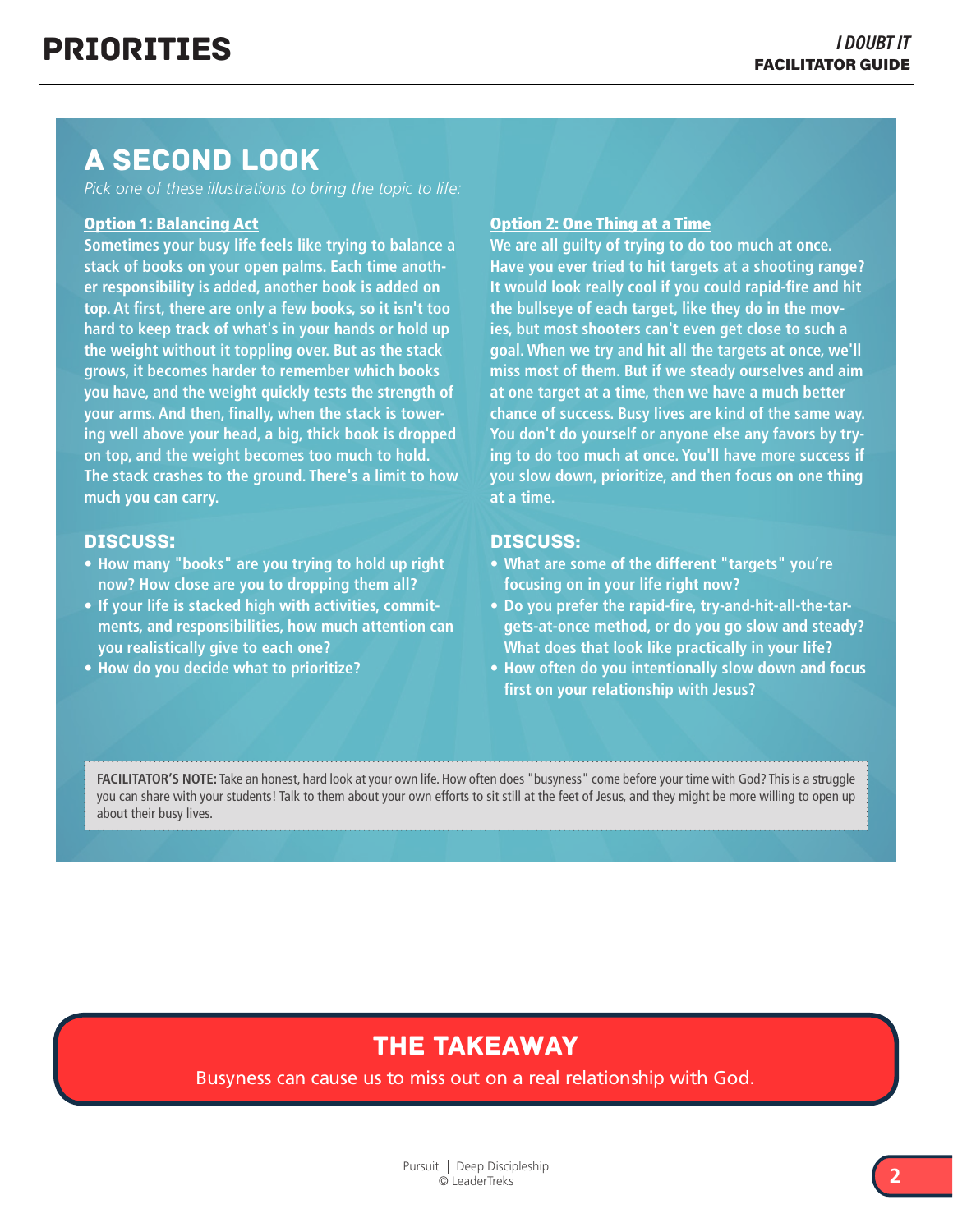#### APPLICATION

## DISCOVER

• When have you successfully prioritized Jesus over all the other things vying for your time and attention?

## THE BIBLE IN YOUR LIFE

Busyness is kind of a cultural expectation: max out your class schedule, participate in extracurricular activities, show up to church, complete your chores, spend time with your family, and hang out with your friends. It's easy to be busy, but it can be hard to find time to sit still at the feet of Jesus.

#### **Read Luke 10:38–42 and Psalm 127:1–2, then answer the following questions.**

#### Discuss:

- On a scale of 1–4 (4=extremely busy), how would you rate your level of busyness?
- How does your busyness affect your relationship with Jesus?
- In Luke 10:42, Jesus says, "one thing is necessary." What is that one thing?
- If you could cut out one or two things from your life, what would they be and why?

### APPLY IT

**Busyness is a choice. Whenever your busy life comes between you and Jesus, it's up to you to set your priorities and follow through. This week, try and identify the busy things in your life that push out Jesus. How can you adapt your schedule and responsibilities to better prioritize your faith?** 

#### Be specific:

What are you going to do?

When are you going to do it?

Is there someone who can keep you accountable?

### PRAYER

Take time to let your students pray for each other's applications in the upcoming weeks.

# A QUOTE TO THINK ABOUT

"However, if I were to let my life be taken over by what is urgent, I might very well never get around to what is essential. It's so easy to spend your whole time being preoccupied with urgent matters and never starting to live, really live." – Henri Nouwen1

### THE TAKEAWAY

Busyness can cause us to miss out on a real relationship with God.